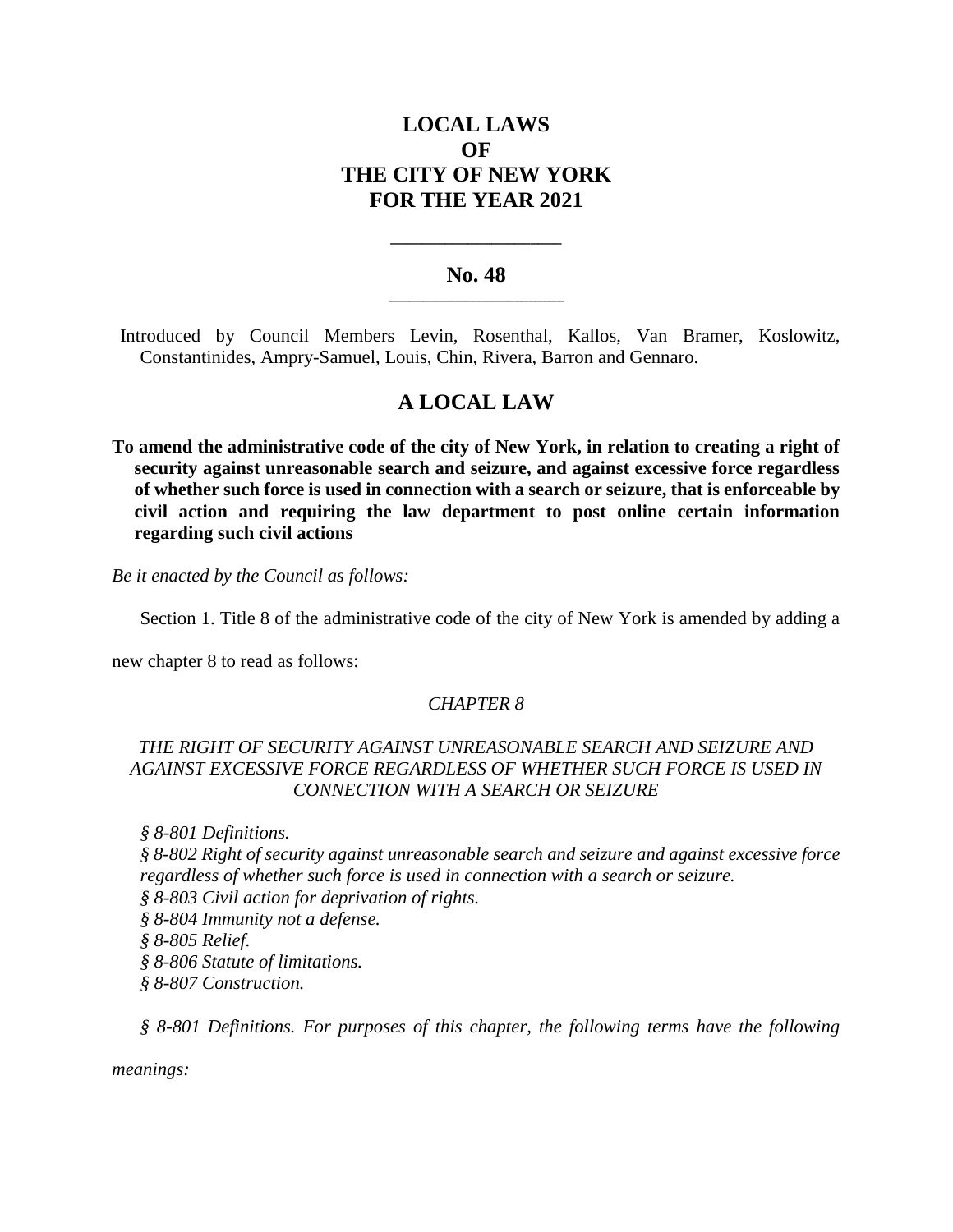*Covered individual. The term "covered individual" means (i) an employee of the police department or (ii) a person who is appointed by the police commissioner as a special patrolman pursuant to subdivision c or e of section 14-106.*

*Person aggrieved. The term "person aggrieved" means a natural person who is allegedly subjected to, or allegedly caused to be subjected to, the deprivation of a right created, granted or protected by section 8-802 by a covered individual even if the only injury allegedly suffered by such natural person is the deprivation of such right.*

*Prevailing plaintiff. The term "prevailing plaintiff" has the meaning ascribed to such term in subdivision g of section 8-502.*

*State. The term "state" means the state of New York.*

*§ 8-802 Right of security against unreasonable search and seizure and against excessive force regardless of whether such force is used in connection with a search or seizure. The right of natural persons to be secure in their persons, houses, papers and effects against unreasonable searches and seizures, and to be secure against the use of excessive force regardless of whether such force is used in connection with a search or seizure, shall not be violated; and no warrants shall be issued but upon probable cause supported by oath or affirmation, and particularly describing the place to be searched, and the persons or things to be seized.*

*§ 8-803 Civil action for deprivation of rights. a. A covered individual who, under color of any law, ordinance, rule, regulation, custom or usage, subjects or causes to be subjected, including through failure to intervene, any other natural person to the deprivation of any right that is created, granted or protected by section 8-802 is liable to the person aggrieved for legal or equitable relief or any other appropriate relief.*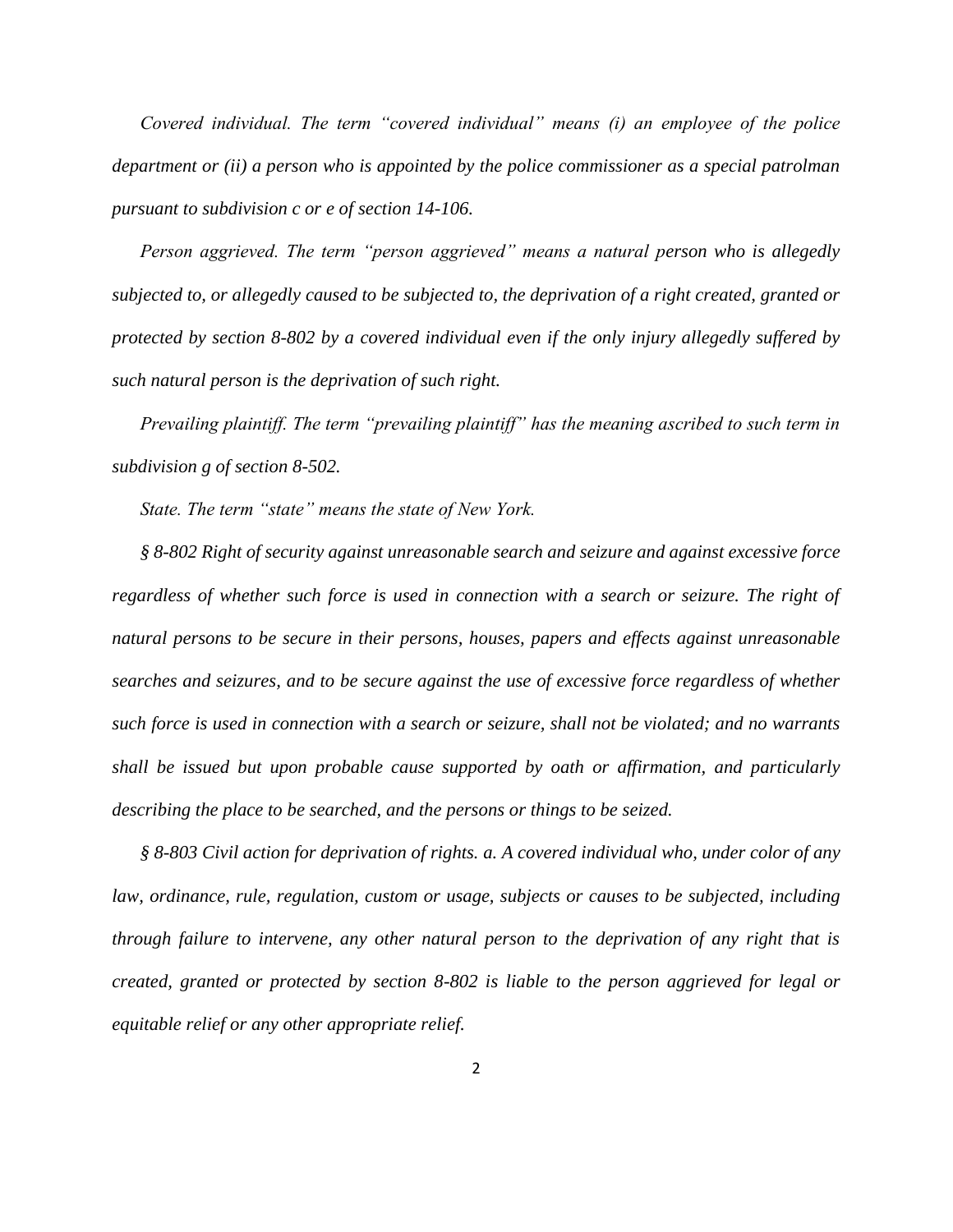*b. The employer of a covered individual who, under color of any law, ordinance, rule, regulation, custom or usage, subjects or causes to be subjected, including through failure to intervene, any other natural person to the deprivation of any right that is created, granted or protected by section 8-802 is liable, based upon the conduct of such covered individual, to the person aggrieved for legal or equitable relief or any other appropriate relief.*

*c. A person aggrieved may make a claim pursuant to subdivision a of this section in a civil action in any court of competent jurisdiction by filing a complaint setting forth facts pertaining to the deprivation of any right created, granted or protected by section 8-802 and requesting such relief as such person aggrieved considers necessary to insure the full enjoyment of such right.* 

*d. This section does not limit or abrogate any claim or cause of action a person aggrieved has under common law or pursuant to any other law or rule. Despite the availability of an alternative remedy under common law or pursuant to any other law or rule, the person aggrieved has and maintains a private right of action pursuant to this section. Exhaustion of any administrative remedies is not required for a person aggrieved to commence a civil action pursuant to this section. The remedies provided by this chapter are in addition to any other remedies that may be provided for under common law or pursuant to any other law or rule.*

*§ 8-804 Immunity not a defense. It is not a defense to liability pursuant to this chapter that a covered individual has qualified immunity or any other substantially equivalent immunity.*

*§ 8-805 Relief. a. In any civil action involving a claim made pursuant to section 8-803 against a covered individual or an employer thereof, a court shall, in addition to awarding any other relief, including injunctive or other equitable relief, as such court determines to be appropriate:*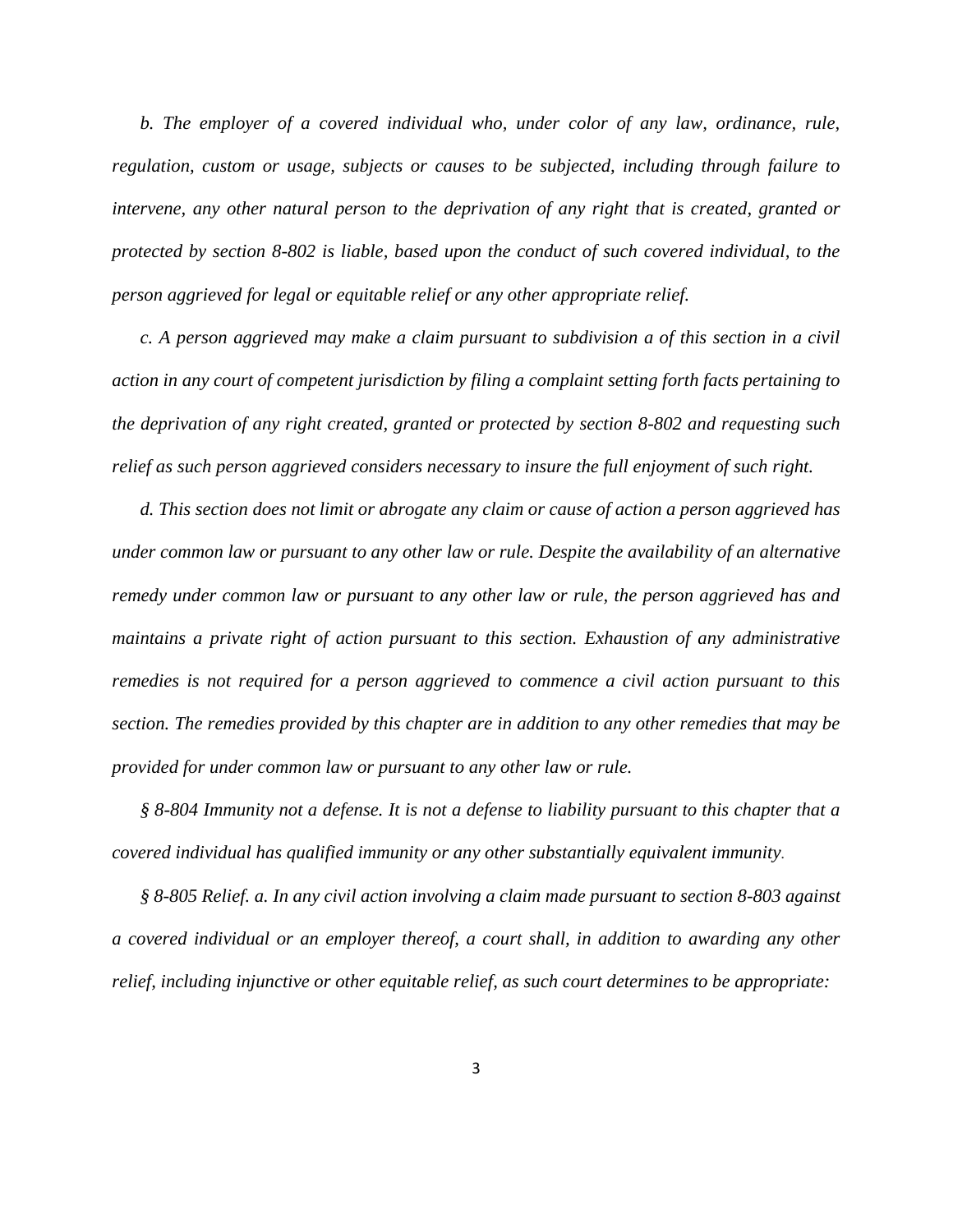*1. Award to a prevailing plaintiff on such claim (i) compensatory damages and, in such court's discretion, punitive damages or (ii) at the election of such plaintiff, damages of \$1,000;*

*2. Award to such plaintiff reasonable attorney's fees and court costs; and*

*3. Issue an order restraining such covered individual from engaging in further conduct in violation of such section.*

*b. The court shall apply the hourly rate charged by attorneys of similar skill and experience litigating similar cases when it chooses to factor the hourly rate into an attorney's fee award.*

*§ 8-806 Statute of limitations. Notwithstanding any provision to the contrary in section 50-k of the general municipal law or any other provision of law, a person aggrieved must make a claim pursuant to section 8-803 in a civil action within 3 years after the alleged deprivation of a right created, granted or protected by section 8-802 occurred.*

*§ 8-807 Construction. Except as otherwise provided in this chapter and notwithstanding section 8-130, (i) the right against unreasonable search and seizure, including excessive force used in connection with a search or seizure, created, granted or protected by section 8-802 shall be construed in the same manner as the right against unreasonable search and seizure, including excessive force used in connection with a search or seizure, created, granted or protected by the fourth amendment of the federal constitution, section 12 of article I of the state constitution and section 8 of the civil rights law and (ii) the right against excessive force, other than excessive force used in connection with a search or seizure, created, granted or protected by section 8-802 shall be construed in the same manner as the right against excessive force, other than excessive force used in connection with a search or seizure, created, granted or protected by the fourteenth amendment of the federal constitution and section 6 of article I of the state constitution.*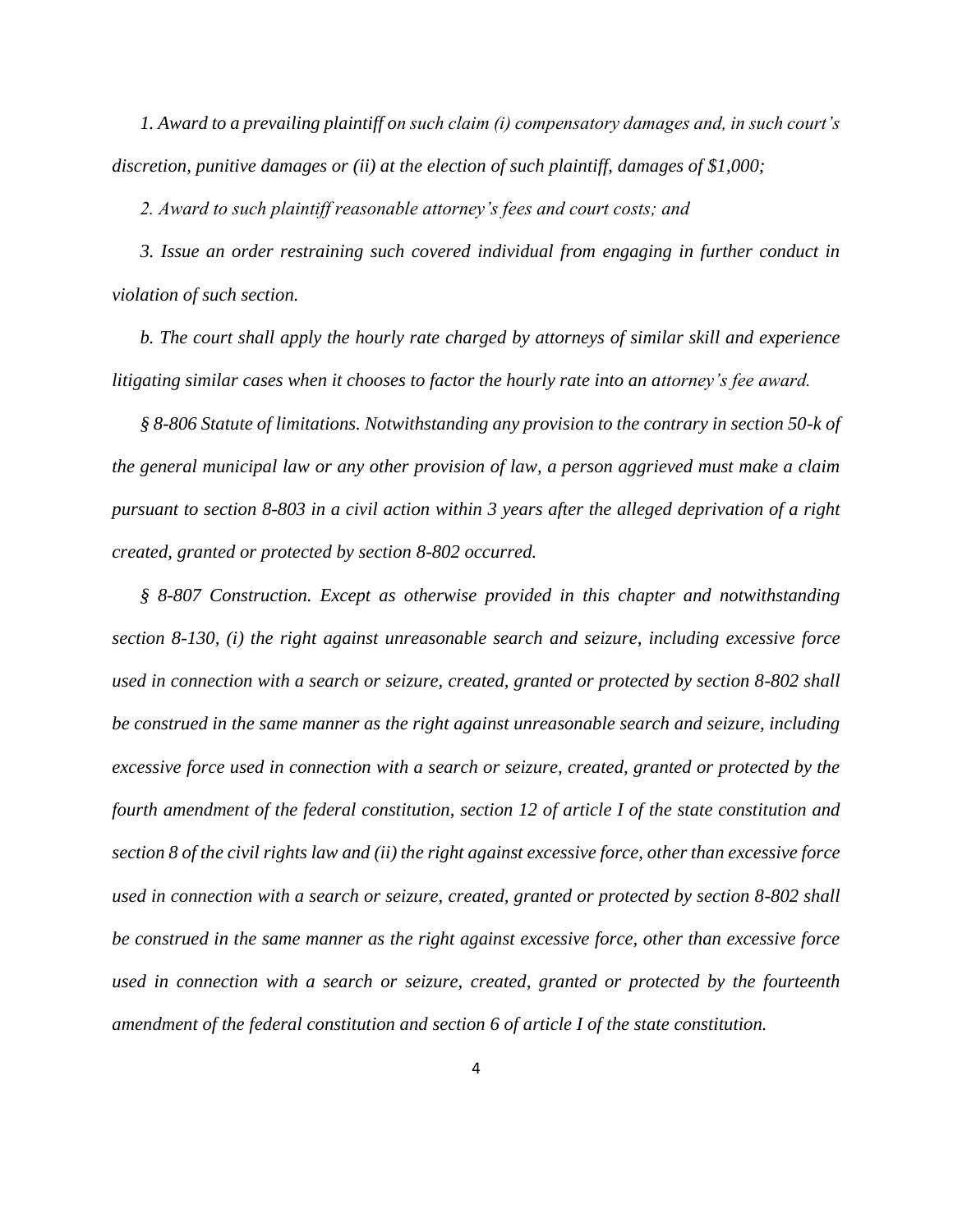§ 2. Section 7-114 of the administrative code of the city of New York, as added by local law number 166 for the year 2017, is amended to read as follows:

§ 7-114 Civil actions regarding the police department *and covered individuals*. a. *For purposes of this section, the term "covered individual" has the meaning ascribed to such term in section 8-801.*

*b.* No later than January 31, 2018 and no later than each July 31 and January 31 thereafter, the law department shall post on its website, and provide notice of such posting to the individual responsible for implementing the duties set forth in paragraph one of subdivision c of section 803 of the charter, the comptroller, the police department, the civilian complaint review board, and the commission to combat police corruption the following information regarding civil actions filed in *local,* state or federal court against the police department or [individual police officers] *a covered individual*, or both, resulting from allegations of improper police conduct, including, but not limited to, claims involving the use of force, assault and battery, malicious prosecution, [or] false arrest or imprisonment*, or deprivation of a right pursuant to chapter 8 of title 8*:

1. a list of civil actions filed against the police department or [individual police officers] *a covered individual*, or both, during the five-year period preceding each January 1 or July 1 immediately preceding each report;

2. for each such action: (i) *the identities of the plaintiffs and defendants; (ii)* the court in which the action was filed;  $[(ii)]$  *(iii) (iii)* the name of the law firm representing the plaintiff;  $[(iii)]$  *(iv)* the name of the law firm or agency representing each defendant;  $[(iv)] (v)$  the date the action was filed; and [(v)] *(vi)* whether the plaintiff alleged improper police conduct, including, but not limited to,